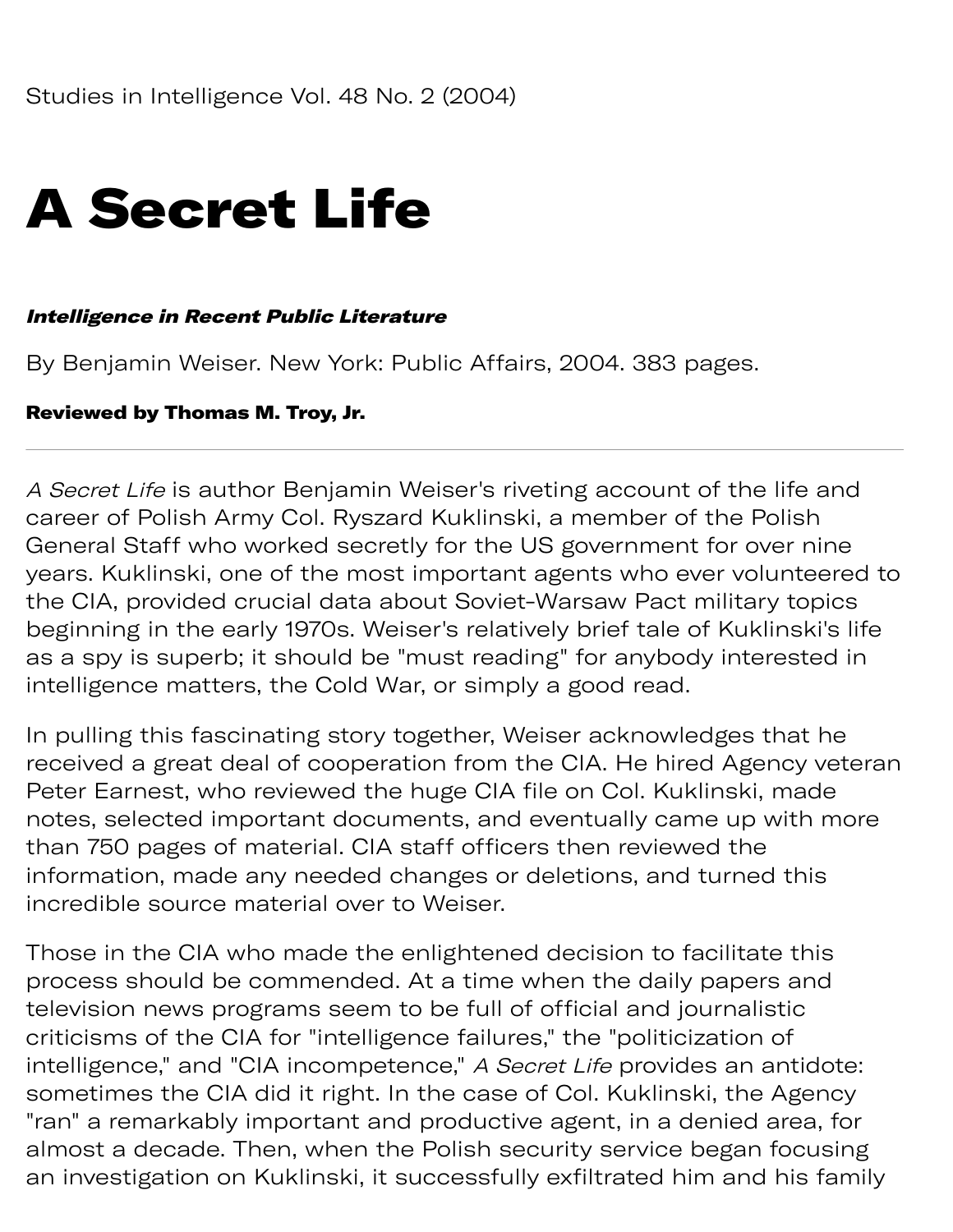and later even helped him regain his reputation and citizenship in Poland.

The author supplemented the CIA material by conducting numerous interviews, including with Col. Kuklinski. Weiser explains in the introduction that he wanted to focus on the "human side of the operation—the interaction between Kuklinski and the Americans he worked with." He made a wise decision. A Secret Life reads almost like a novel as Weiser expertly weaves in "personal" letters between Kuklinski and his principal case officers and quotes from internal memorandums by members of the Directorate of Operations (DO) who were concerned with protecting Kuklinski's safety. Weiser never introduces extraneous material, embellishes the story, or speculates about what people were thinking, saying, and doing. He obviously recognized that he had a gripping story to tell and did not need to add flourishes. As a result, even when you know the ending, A Secret Life is so engrossing and suspenseful, and so intrinsically interesting and well written, that it is very difficult to put it down before finishing.

### **Seeds of Discontent**

Weiser explores Kuklinski's motivation for spying. Ryszard Kuklinski was born in 1930 and, like nearly every Pole, suffered during World War II. At the age of 17, he joined the Polish Army but soon recognized that the Soviets were just as oppressive as the Nazis had been.1 Nonetheless, intelligent and an indefatigable worker, he rose through the ranks. In 1960, he was appointed to the General Staff Academy in Warsaw, and, after graduation in 1963, he began preparing strategic exercises for the Operations Directorate in General Staff Headquarters. He soon realized that all Soviet-Warsaw Pact exercises corresponded to Moscow's military strategy, which was exclusively offensive. He concluded that, if there were a World War III, Poland would be obliterated by US and NATO nuclear counterattacks against Soviet reinforcements crossing Poland. The seeds of disillusionment with communist rule grew.

In 1968, Poland joined the Soviet-led military attack against Czechoslovakia. Kuklinski was enraged that his superiors in the military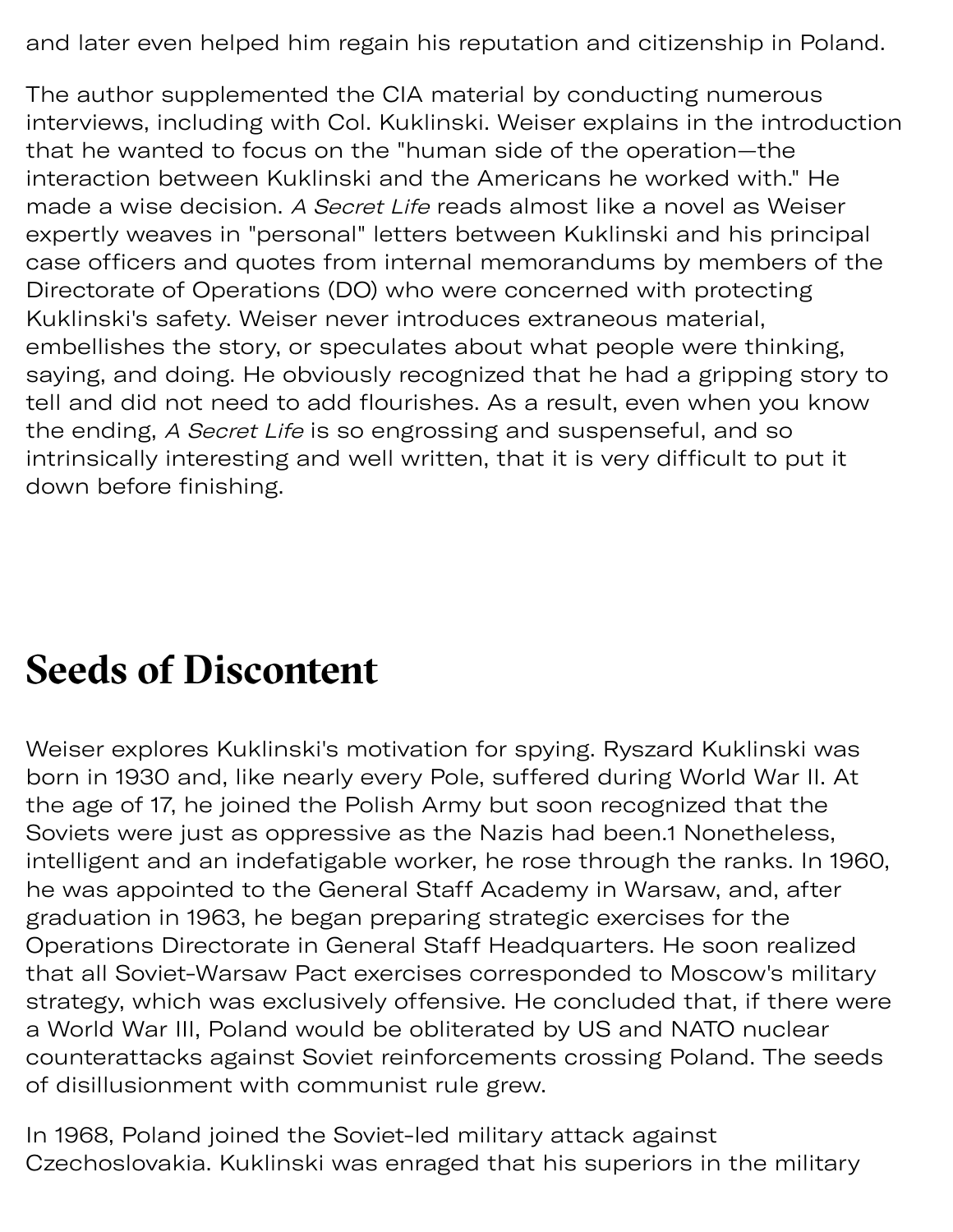enthusiastically supported the invasion of a fellow member of the Warsaw Pact. He deeply regretted that the West was so preoccupied with the war in Vietnam and the mass antiwar protests at home and in Europe that it failed to protest the invasion of Czechoslovakia. He later said that the official Polish military view of the invasion was that it was an "exceptional achievement"; however, unofficially, military officers regarded it as an "unforgivable mistake," for which the Poles would "one day have to pay a high price . . . ." According to Kuklinski, "my judgment and my opinions were strongly rooted in this current, and this is probably how [the idea to establish some form of communication with the West] all began."2

Two years after the invasion of Czechoslovakia, Polish troops were ordered to fire at fellow citizens demonstrating against the regime in several cities along the Baltic coast. At least 47 people were killed and over a thousand wounded. Once again outraged by the Polish leadership, Kuklinski began to think in concrete terms of contacting the West.

In August 1972, Kuklinski, an avid sailor, captained a yacht owned by the Polish General Staff that was dispatched to reconnoiter various German, Dutch, and Belgian ports and naval installations. While "sight seeing" in a German port, Kuklinski addressed a letter to the US military attaché in Bonn asking for a meeting. The attaché gave the letter to the chief of station, and soon two CIA officers met clandestinely with Kuklinski. The Polish colonel volunteered to work in-place in Warsaw and provide information on the Soviets and the Warsaw Pact. The CIA accepted.

## **The Operation**

Weiser devotes the bulk of A Secret Life to describing the nine years in which Kuklinski operated as an agent for the CIA. Using material from interviews and the CIA's operational cables and memorandums, he depicts the risks that Kuklinski took on a daily basis and the ruses that CIA officers used to foil Polish security in order to stay in touch with their agent. On four occasions during 1973-76, the colonel was able to sail to the West and hold personal meetings with CIA officers, but contacts after that had to be in Warsaw.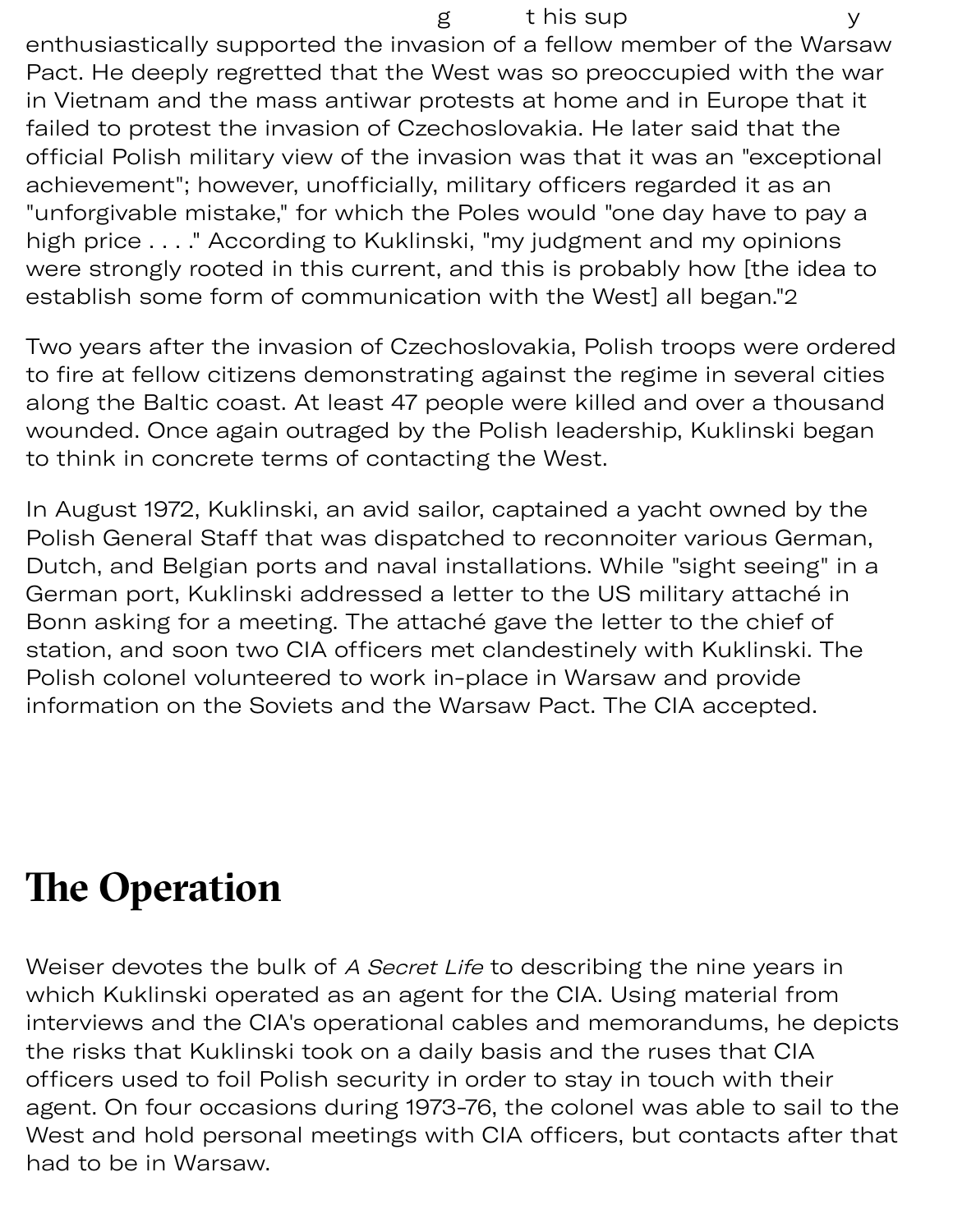The hero of A Secret Life obviously is Kuklinski, but several CIA officers play major supporting roles. By July 1981, CIA officers had held 63 "exchanges" with Kuklinski. Weiser skillfully describes the care with which Agency personnel prepared for these encounters, and it is clear that he holds the officers in high esteem.

Kuklinski provided a treasure-trove of mainly documentary material, which he photographed using micro cameras disguised as every-day objects. 3 Citing CIA memorandums, Weiser relates that, as of July 1981, Kuklinski had passed over 40,200 pages to the CIA! To protect Kuklinski, the DO disguised the documents' source descriptions to ensure that even the Russian- and Polish-language translators did not know their origins. For additional safety, the Agency issued the reports based on Kuklinski's material in highly restricted channels. At times, the only people outside the CIA who received these reports were the president, the national security adviser, and the secretaries of state and defense.

In late 1980, the CIA provided Kuklinski with a miniaturized electronic transmitting device for sending encoded messages to the CIA's officers in Warsaw. Although the device did not always function, it may have saved his life: In November 1981, he was able to alert the CIA that he was one of four Polish Army officers under suspicion for spying.

### **Te Crisis in Poland, 1980-81**

Without overwhelming the reader with detail, Weiser deftly describes how Kuklinski played a major behind-the-scenes role during the crisis in Poland from July 1980 to December 1981. The beleaguered and essentially bankrupt Polish communist regime sought to buy time in late August 1980 by concluding a set of agreements with the fledging Solidarity trade union that promised to allow a number of democratic practices. At the same time, the regime began preparing contingency plans to strengthen its power, including the possible imposition of martial law. Kuklinski was asked to join a small group of General Staff officers and other senior officials to write the martial law plan. Although he privately supported Solidarity's goals and admired the union's charismatic leader, Lech Walesa,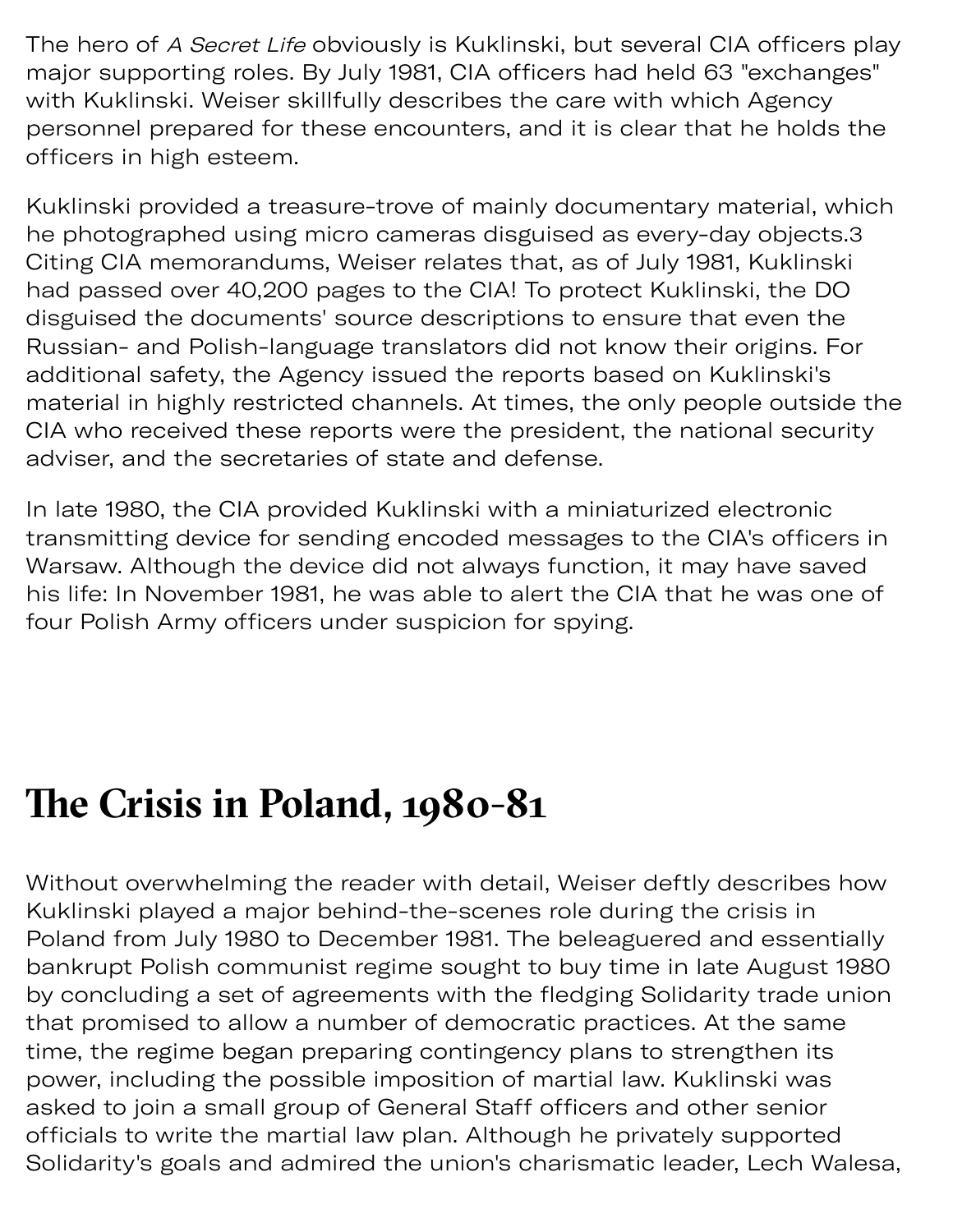Kuklinski decided to accept the assignment so that he could warn Washington of the regime's plans.

The Soviet Union, then led by Leonid Brezhnev, made it clear, publicly and privately, that it could not tolerate the anti-regime activism in Poland. In December 1980, Moscow informed the Polish military that there would be a major "exercise" involving many Soviet divisions and East German and Czechoslovak troops. Kuklinski reported the information to the CIA and also predicted a massive crackdown on Solidarity. US President Jimmy Carter twice warned the Soviets not to intervene in Poland. National Security Adviser Zbigniew Brzezinski used his own channels to warn Solidarity of imminent repressive moves. The "Polish Pope," John Paul II, also cautioned Brezhnev against intervening. In the event, nothing happened.

In March 1981, with seemingly nobody in control in Poland, the Soviets again seemed on the brink of intervention. Again, Kuklinski reported on Soviet activities to Washington. Again, there was no Soviet intervention and no martial law.

Six months later, on 7 September, the chief of the Polish General Staff told a select group of officers, including Kuklinski, that martial law was imminent. As before, Kuklinski reported to the CIA. The next week, the colonel learned that the Polish Interior Ministry was investigating a "leak," because Solidarity had learned the details of the martial law plan. Shortly thereafter, he noticed surveillance and began preparations to flee. Weiser builds tension in describing Kuklinski's activities and the efforts of CIA officers in Warsaw to bring him and his family to the West. After many problems, they succeeded. On Veterans Day, 11 November 1981, Kuklinski and his family arrived in a US military aircraft at Andrews Air Force Base outside Washington, DC. Kuklinski's extraordinary career as an agent-inplace was over.

### **Afermath**

Weiser devotes about 50 pages of A Secret Life to describing what happened to Kuklinski after he reached the United States. In 1984, he was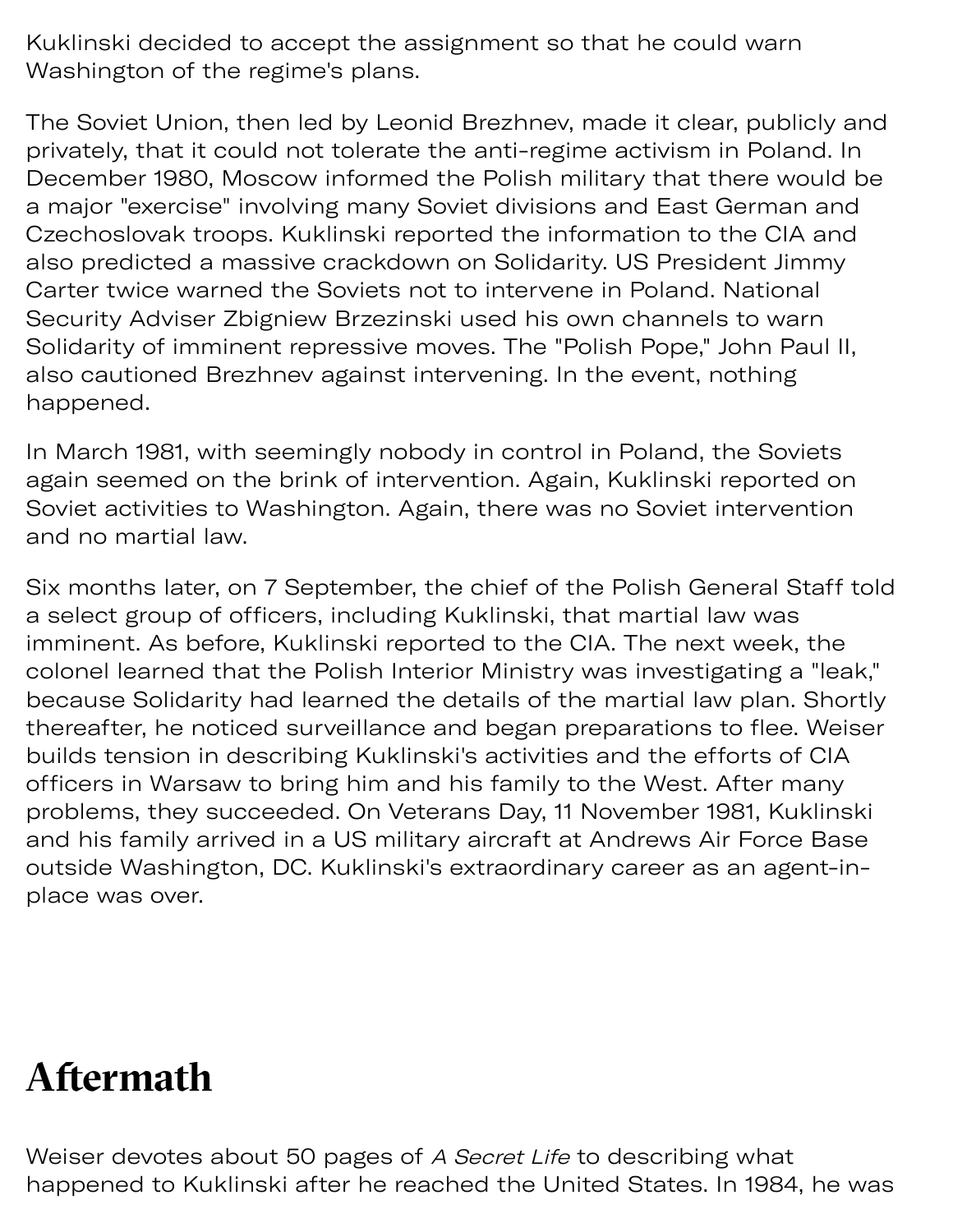tried in absentia by the Polish regime and sentenced to death. Meanwhile, he lived under a new identity and did some consulting for the CIA and the US military, although he found life in his adoptive country difficult. The Polish communist regime continued to work to blacken his reputation. After a democratic government came into power in Poland in 1989, Kuklinski was able to have his trial and sentence invalidated, but only after concerted effort by friends in high places—according to Weiser, the administration of President Clinton made it clear that Washington would oppose Polish membership in NATO unless Kuklinski were exonerated. In 1998, Kuklinski made something of a triumphal return to Poland, where he was received as a hero. He and his wife continued to live in the United States under assumed identities until his death in February 2004.

Weiser's masterful book, of necessity, leaves a few mysteries unsolved. One of these "loose ends" involves how the Polish regime learned in the autumn of 1981 that the CIA had the latest version of the martial law plan, trigering its investigation of a leak. Likewise, Weiser's account of the hectic days in early December 1980—based mainly on Kuklinski's words does not resolve the major question of whether the Soviets were preparing to invade Poland or getting ready to help the Polish regime impose martial law.

"Loose ends" and quibbles aside, A Secret Life is a joy to read. Col. Ryszard Kuklinski is a hero, and Benjamin Weiser has written a great book about him.

#### **Footnotes**

1. Until 1956, the Soviets basically controlled the Polish military. The Polish Defense Minister, for example, was Soviet Marshal Konstanty Rokossowski.

2. Ryszard Kuklinski, "The War Against the Nation Seen From the Inside," Kultura, no. 4, 1987: 9. Kultura was published in Paris by Polish exiles and emigrés. Kuklinski's "interview" with Kultura was subsequently translated into English and reprinted as "The Crushing of Solidarity," in Orbis 32, no. 1, Winter 1988: 7-32.